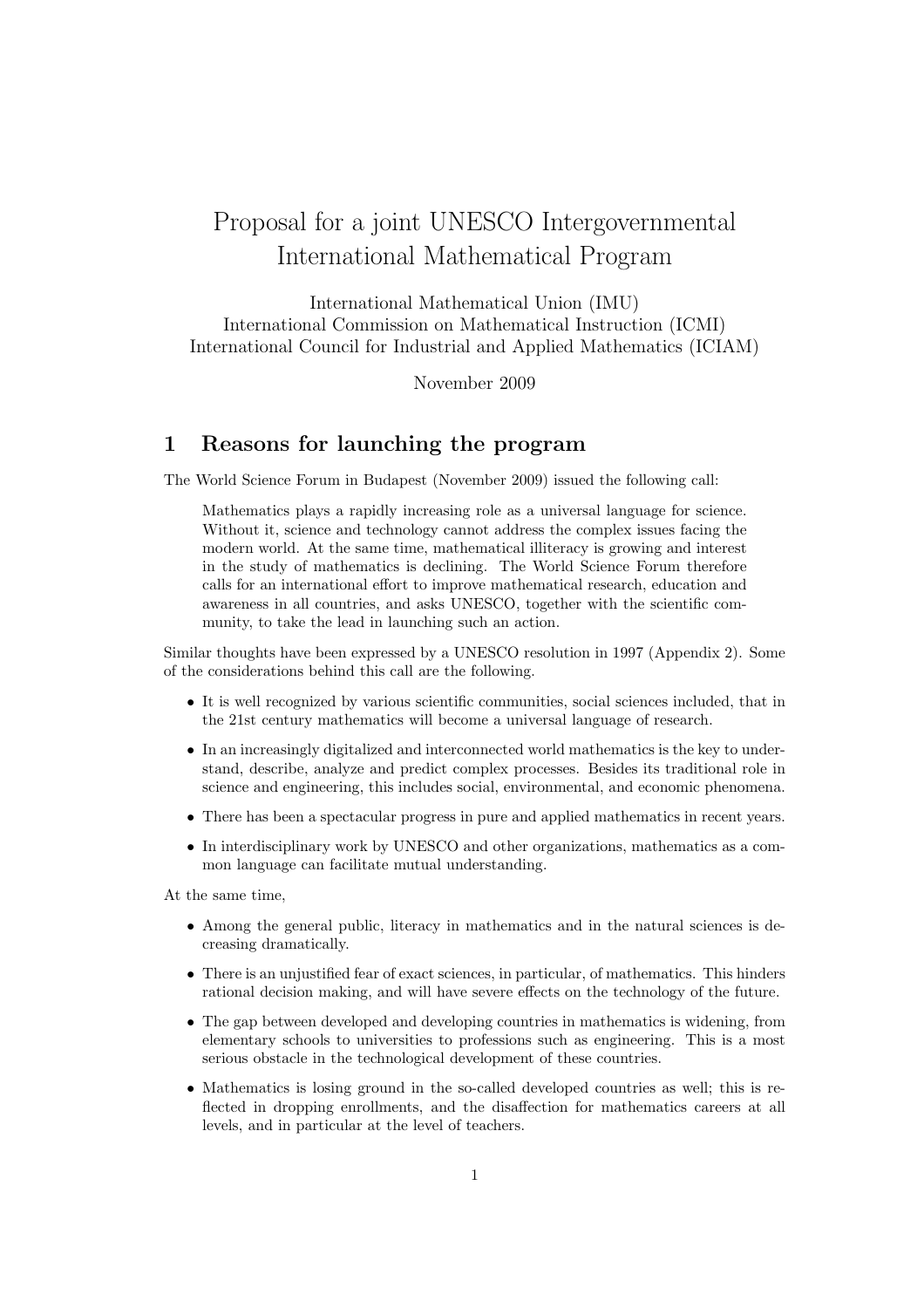#### 2 The scope of the program

UNESCO is in a unique situation to help solve the mentioned problems. It has also made some important starting steps, including the support of the World Mathematical Year 2000. We recommend that UNESCO extends its effort, in cooperation with the international scientific organizations signing this proposal, by launching an Intergovernmental *International Mathematical Program*.

In the design of this program, the following principles should be taken into account:

(1) *Mathematics should be promoted at all levels and forms.* This should include popularization of mathematics, efficient methods in primary, secondary and college education, modernization of curricula, talent search and nurturing, teacher education, introduction to research and applications, granting of degrees, and a wider recognition and use of modern mathematics in and across various disciplines.

(2) *The program should build on existing strength.* There already are excellent programs in several countries addressing one or the other of the above issues; the Appendix lists some. These provide a wealth of ideas and experience, but there are several obstacles in the way of their widespread adoption. Language, for one, is a barrier for the wide diffusion of educational material. Cultural differences must be seriously taken into account, both as an obstacle to transposing programs from one country to another, but also as a source of richness. Information about the existence of successful programs is at present not easily shared, and many countries lack the financial means to implement them.

(3) *Wherever possible, the program should make use of existing structures and work through established institutions.* Mathematical societies, IMU, ICMI and ICIAM should play an eminent role, as well as the UNESCO category 1 and 2 centers such as ICTP and CIMPA. Regional networks should also be involved and supported.

The role of the UNESCO Program would be to act as a "broker" of programs in mathematical research, education and popularization, developed and tested by local communities. All countries would be targets of these activities, but the main beneficiary would be the developing world, where it should contribute to institutional and individual capacity building in mathematics.

In particular, the Program should:

- Organize and facilitate the evaluation, dissemination, translation, adaptation, and in cases of need, financing the programs.
- Organize and maintain forums for different adaptations of the same program, in the form of conferences, electronic bulletin boards, networks etc.
- Advise governments to support such programs, to introduce more mathematics into elementary and secondary education, to facilitate the recognition and use of mathematics across all the activities of society.
- Conduct large-scale comparative studies extending to many countries of the feasibility and effectiveness of various programs and of the trends in mathematical education and mathematical awareness all around the world.

| László Lovász    |  |
|------------------|--|
| President of IMU |  |

Michele Artigue Rolf Jeltsch

President of ICMI President of ICIAM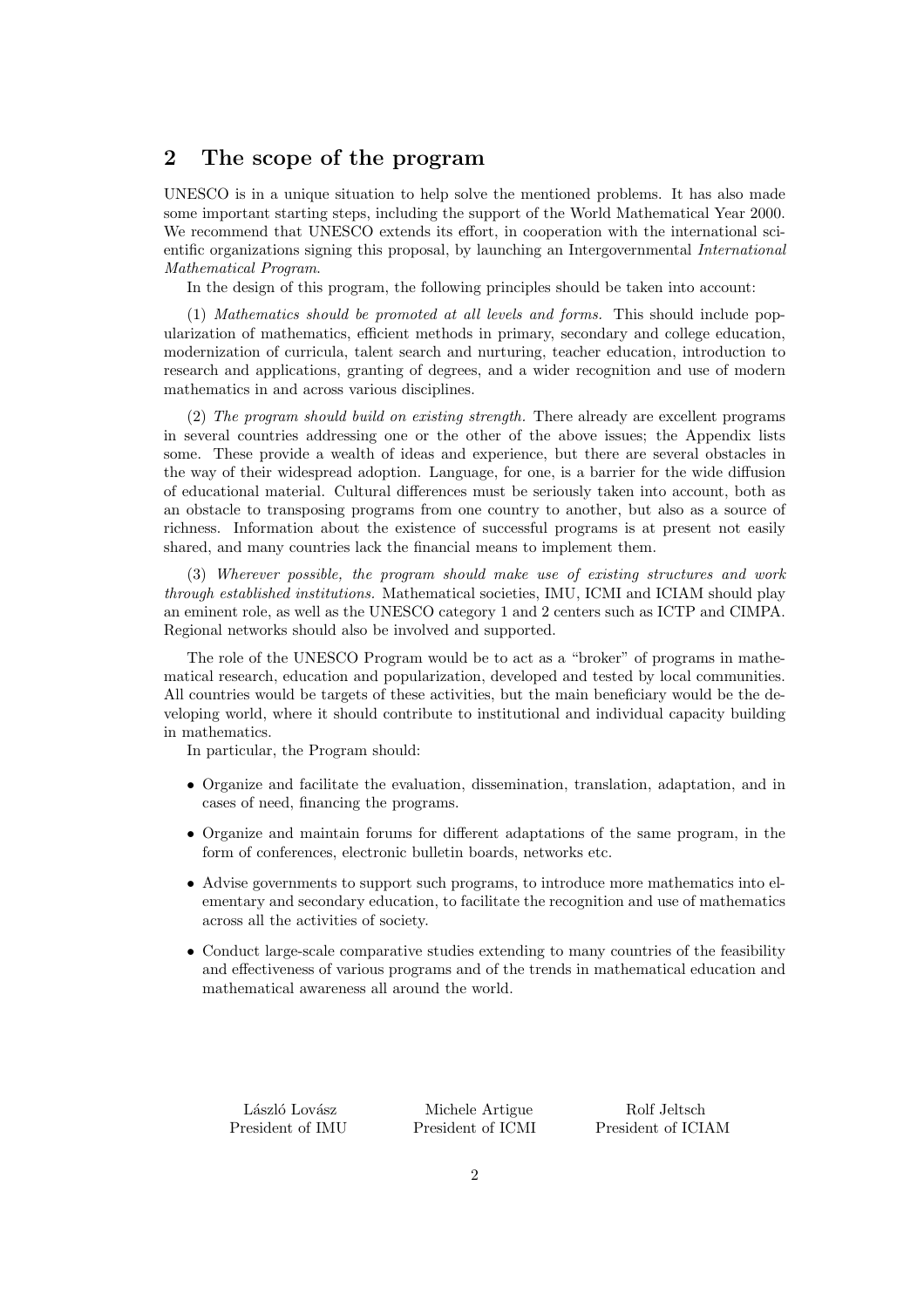### Appendix 1: A sample of existing (mostly local) programs

Many excellent programs and ideas promoting the goals formulated in the proposal exist already, and several of these have UNESCO support. Integration through the International Mathematical Program, also with programs developed by other organizations, would initiate many synergic effects, and promote the dissemination of the methods and experiences of these programs, in particular in the developing world.

- *•* ICMI produces well-researched, excellent books on various aspects of mathematical education. The impact of these could be more substantial if they were made accessible to teachers and teacher educators, through translation and dissemination actions, which of course need specific support beyond the publication of the Study.
- IMU and ICMI have a project called "Pipeline", which compares changes in the enrollments to math and math teacher's programs at universities in 7 countries. Results are complex and incomplete, but extending the study to a substantially larger group of countries would require new resources.
- *•* Brazil organizes a mathematical competition with 18 million participants. Other countries have similar competitions, aimed not at the elite but at all students, with a prize system developed accordingly, usually the best students in their school getting prizes.
- *•* More traditional international competitions like the International Mathematical Olympiad for secondary schools students (now attended by more than 100 countries), the International Mathematics Competition for university students, and the Pan African Olympiad for secondary schools students from Africa, have a great impact through bringing together students from many different countries.
- *•* Hungary has a system of mathematical camps for talented children, from the age of 10 and up, with special methods for inspiring inventiveness.
- The US has a program called Research Experience for Undergraduates (REU), which operates in many universities, and introduces undergraduates to the spirit of research through simple but unsolved mathematical problems.
- UNESCO, together with the Centre de Culture Scientifique Technique et Industrielle de la Rgion Centre-Orlans, Tokay University (JAPAN), Ateneo de Manila University (Philippines), and ICMI, developed a moving exhibition called "Experiencing Mathematics!", which very successfully visited many other countries as well.
- *•* Germany organized in 2008 a "Jahr der Mathematik", with 762 public events and exhibitions in 140 cities, and 4300 exhibition kits distributed for schools. There are similar projects in several countries, like the Millennium Mathematics Project in England.
- The Mathematical Contest in Modeling between university teams has been running in the US for 10 years, bringing mathematics closer to more students through their interest in real world applications of mathematics.
- There are institutions in the developing world where the level of research and teaching matches those at the best universities worldwide. Examples are the Indian Institutes of Technology and the Tata Institute in India, Tsinghua University in China, Instituto Nacional de Matemática Pura e Aplicada in Brazil.
- ICTP (a category 1 center of UNESCO) has organized schools, conferences, supported networks and run a Diploma Programme in Theoretical Physics as well as Mathematics for over forty years. CIMPA (a category 2 center of UNESCO) uses similar means to promote international cooperation in higher education and research in mathematics for the benefit of developing countries.